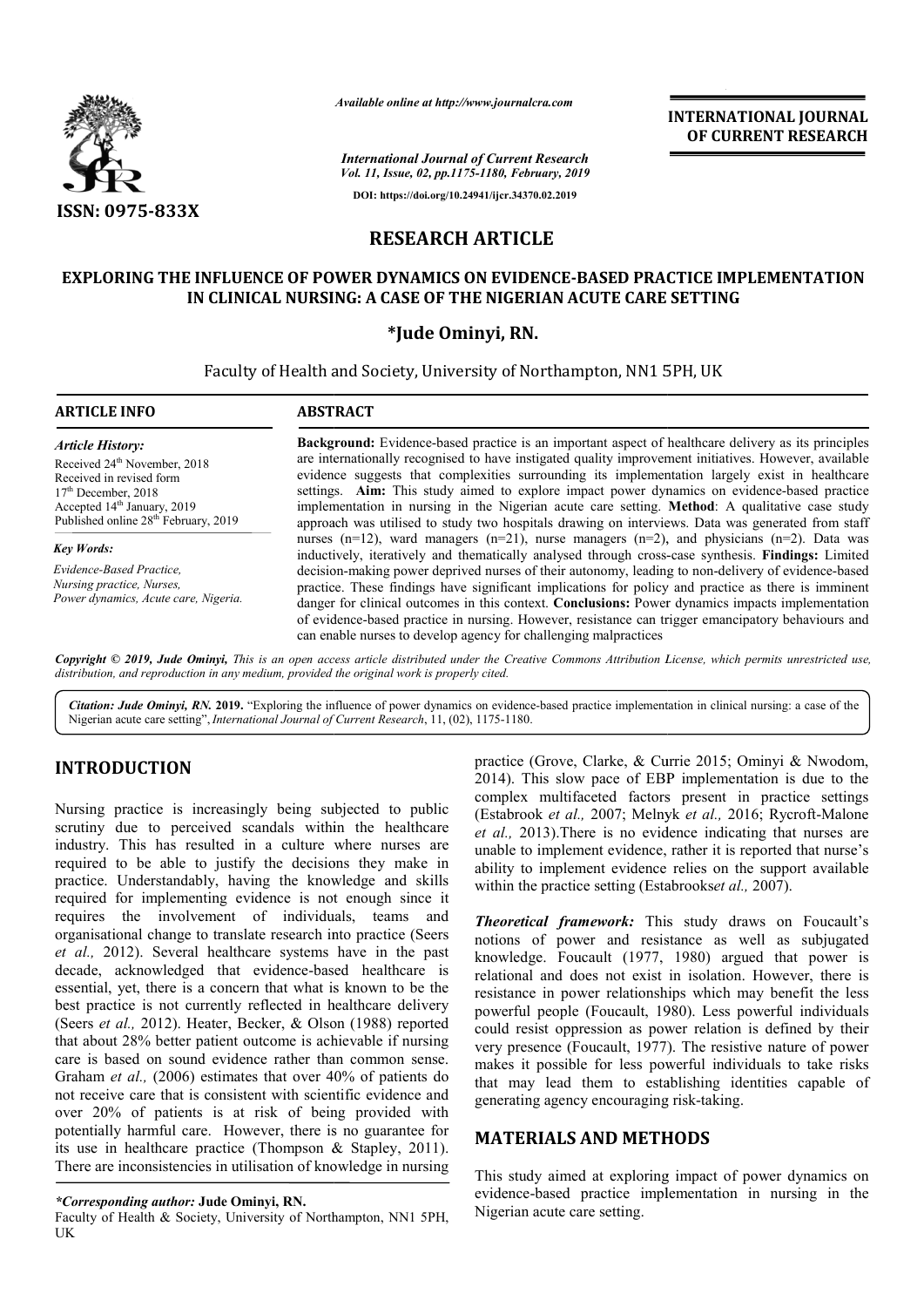*Design:* A collective case study design is utilised to generate wider understanding within the acute care Nigerian context. Collective case study involves more than one case and may be carried out at one or more sites (Stake, 1995). It is used to examine cases that share similar problems or characteristics (Stake, 2005). It must be conducted in settings where boundaries between activities being studied and their contexts are non-separable (Hamel, Dufour, & Fortin, 1993).

*Sampling:* Two large acute care settings that were considered meeting the criteria for a collective case study were purposively selected. It was our desire to explore EBP in a large, complex and challenging clinical environment where rich information was likely available. Different participants groups were required to provide different source of data and pparticipants were selected based on their job titles. All staff nurses and ward managers who worked in medical and surgical units as at the time of this study, were autonomically eligible to participate, except for those who did not consent. Nurse managers and hospital managers were automatically eligible to participate due to their roles. All participants were physically approached and invited to participate in the study.

*Ethical consideration:* Ethical approval was duly obtained through the Research Ethics Committee of the two hospitals. Participants were provided with participants information sheet outlining the study's purpose, their involvement as well as strategies for maintaining confidentiality and anonymity. Participants were issued with written consent which they signed prior to data collection.

*Data collection:* In-depth semi-structured interviews were utilised to gather data from participants between 2016 and 2017. First round of interviews involved ward managers as well as staff nurses while second round of fieldwork captured data from nurse managers and physicians.

*Data analysis:* Data for this study was transcribed verbatim and was analysed through cross-case (Stake, 1995; Yin, 2014), and thematically (Miles & Huberman, 1994). Interviews extracts were labelled to generate codes, which were revised where necessary. The second level coding yielded categories. Individual case analysis was conducted, that is, case 1 data was first analysed, and themes were generated, and were utilised as a frame of reference to analyse case 2 data. Then, through a cross-case analytic approach, case 1 and 2 data were integrated to establish similarities. To achieve rigour, this study utilises a theoretical framework, multiple perspectives (four participants group) and prolonged engagement in the field (9months).

## **FINDINGS**

Data analysis yielded four overarching themes which include decision-making power; nurse-doctor relationship; resistance: challenging with expertise; possibility of change: implementing practice changes.

*Decision-making power:* Findings show that professional power bases in hierarchy in this setting existed leading to absolute maintenance of professional boundaries. Nursing was perceived to be ranked low within this hierarchy, thereby, limiting their autonomy. Consequently, nurses had to surrender ownership and clinical decision-making to more powerful professionals. Precisely, physicians were perceived as more powerful professionals who were meant to determine how practice decisions were made.

…*it's all about who does what…I mean I don't have the power to decide what needs to be changed or not, but the doctors do, because the power to decide belongs to the them and I have the feeling that some of them joined the profession so that they can dictate what happens…for me it's about hierarchy…* (**interview ward manager, case 1**)

As seen in the quotes above, the differences in professional power bases appeared problematic. Seemingly, clinical decision-making processes was characterised by the traditional hierarchical nurse-doctor role relationship. The low position of nursing in the hierarchy of healthcare professional appears to have placed them in a situation where their roles were defined by physicians, resulting in deprivation of professional autonomy. As seen in the quotes below, nurses suggest that they were constantly denied the opportunity to influence practice, even in cases where they felt they had the expertise to introduce relevant initiative for practice change.

*Last year the HNS [nurse manager] brought an idea that we should adhere to the World Health Organisation's hand hygiene checklist in our unit and she passed a circular that all managers should ensure this happened and we all complied, but I tell you, the doctors didn't want to comply simply because it's nurses' idea and it didn't hold…few months later, after we had Lassa fever incidence in the hospital with which two doctors and one nurse died and the checklist was brought up again by a doctor and it was implemented even the doctors because it was a doctor that brought it up this time* (**interview staff nurse, case 2**)

This suggest that physicians determined what form of evidence that should be implemented in the settings. Although the guideline was later implemented, it was initially turned down when it was raised by the nurse manager. Evidence that was neglected when raised by the nurse manager was appreciated and subsequently implemented when it was the physician's idea. As seen in the quotes below, nurses' sense of selves suggests an acceptance of their subordinate position within the context. For nurse managers in executive positions to share such hegemonic conceptualisation is an indication of the danger befalling nursing in the Nigerian context.

*…yeah, that's the way it is here…when I joined this hospital in fourteen years ago I was made to feel that doctors are owners of patients and not the nurses so whatever they want to be done for the patients is what we do…even if I bring in the latest piece of evidence whether it's from research or anyway the doctors will have to decide whether we can use it or not…as long as it's a nurse they [doctors] don't want to hear about it…* (**interview staff nurse, case 1**)

The apparent hesitations to describe what appears to have become part of the norm as doctors are held superior to nurses may indicate that she [nurse manager] holds the same view. From the perspective of staff nurses as seen inthe second quote above, it seems normal that doctors are not only held in hierarchy but that patients are legitimately owned by doctors who then decide what treatments, interventions or evidence are applicable and by whom.

*Nurse-doctor relationship:* Professional inter-dependence in healthcare practice requires that considerable aspects of nursing practices be delivered in collaboration with other professionals. In this study, findings show that clinical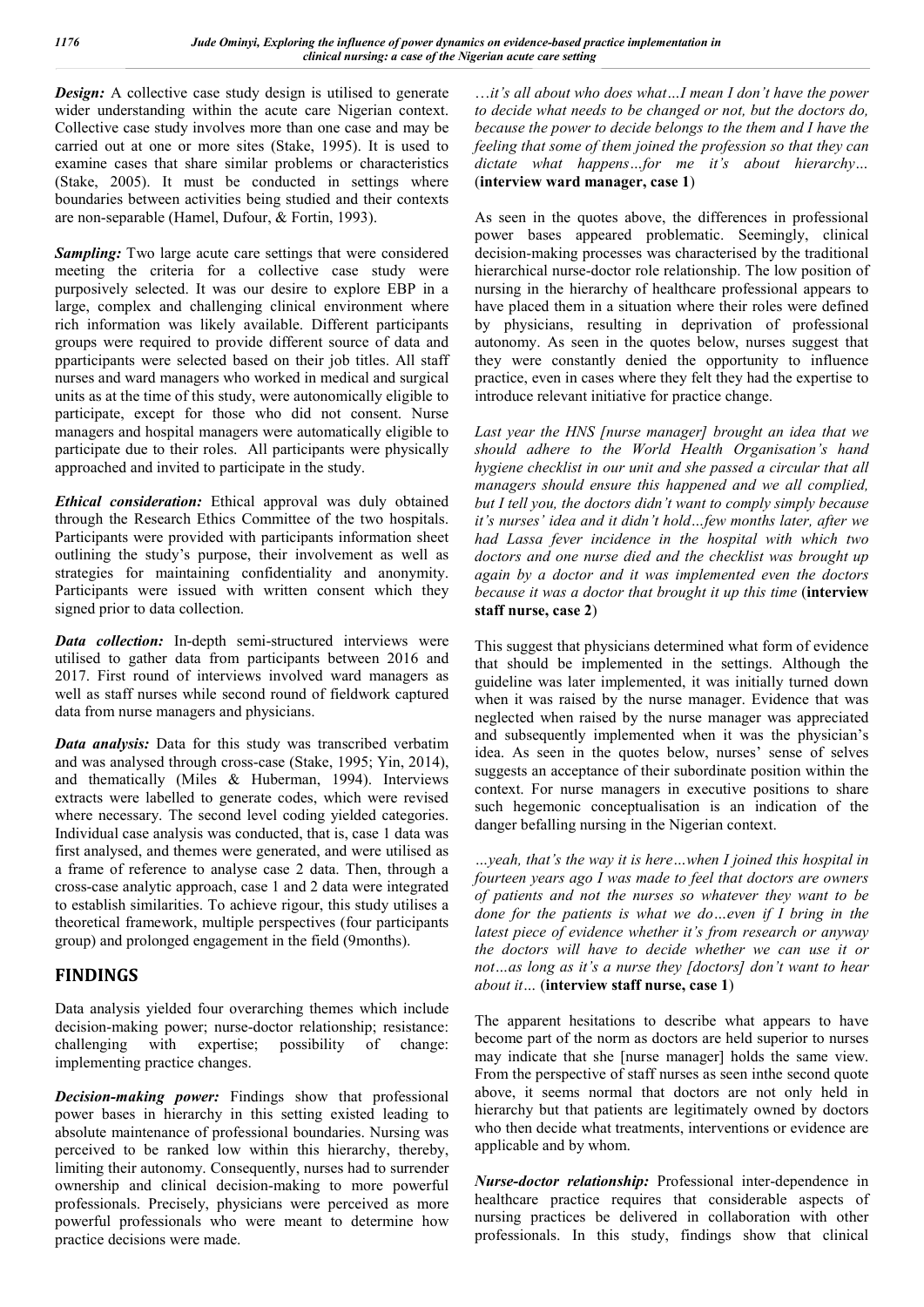decision-making generated significant conflicts within the healthcare team. This is particularly between nurses and physicians as nurses were required to adhere to doctors' orders without questioning. As seen in the quotes below, physicians, were the perceived highest authority in overall clinical decision-making.

*…It has always been like that…the doctors take the lead and when they give orders they demand that we follow it immediately and absolutely…personally I feel that as members of the healthcare team we should discuss about certain things before decisions are made but this is not the case…the only time we get to meet is during ward rounds and even during ward round we don't talk much because they normally come with a lot of medical students that are on placement…* (interview ward manager, case 2)

As seen in the quotes above, nurses suggest that domineering attitudes of physicians affected nurses' participation in care delivery activities, for example, ward rounds. From the nurses' point of view, all members of healthcare team, including nurses and doctors should normally engage in clinical discussion about patients' conditions before decisions are made for patients, but this was not happening. Lack of nursedoctor discussion about clinical scenarios was viewed in relation to traditional practice of domination over nurses by physicians. Therefore, lack of collaboration between nurses and doctors, and possibly other members of the healthcare team was considered problematic. Nurse-doctor relation in this context was characterised by power relations generating feelings of marginalisation among nurses as seen in the quote below.

*…when the doctors finish ward round, they review patients' plan and may be prescribe medication for the patients in their folder and because the nurses didn't go for round with them, they are not even aware of what the doctors have written in the patients' folder…the nurses won't even know whether the patient's medication has been changed, whether the dosage has increased or decreased and the nurses will continue with the previous medication…the patient's condition becomes worse and the patients will spend more money and sometimes it results in death…so, this has caused a lot of problems and it's still causing problem even today…(interview wardmanager, case 1)*

Changes in patients' prescriptions require nurses' awareness to update patients' medication list and ensure that medications are administered as required. Since nurses were not aware of these changes, it would imply that patients' medication will not be made available to them, and might not have been administered as required, which again might lead to deterioration of patients' conditions. Nurses have also viewed their noninvolvement in clinical discussions and decision-making in relation to self-image. There is an indication that nurses in these settings were not proud of their professional image.

*Doctors look down on us and some of us [nurses] too like bringing ourselves down…we [nurse] don't want us to be equal members of the team because they want to be super people…so even though we give them the best suggestion they will never be proud to say that we suggested this or that except unless it's on the negative side…who are you to suggest for me, I'm the doctor…so they will always show us that they higher than us...* (interview ward manager, case 1)

As expressed in the quotes above, nurses appear to construct their professional identity as inferior in relation to that of doctors. There seems to be a controversy about the origin of this low sense of professional identity. Nurses perceived that doctors view nurses as inferior.

#### **Resistance: Challenging with expertise**

Frustrations experienced by nurses stimulated them to challenge with their professional knowledge through utilisation of various strategies of resistance. This is particularly, when there were clinical scenarios that significantly required nurses to confront physicians in defence of poor clinical decisions. Nurses utilised their formal professional advocacy to challenge doctors' decisions when they perceived that diagnoses were inaccurate and could potentially harm patients.

*…we are not allowed to set IV lines on patients but after we lost a patient I decided that my nurses will be setting IV lines whenever the doctors are not available in the ward and the doctors disagreed but I insisted...so one day there was an accident patient who was on blood transfusion and all of a sudden she went into crisis and was struggling so when I checked I observed that the line was no longer patent and both the blood and infusion has stopped and there was no doctor in the ward so I quickly rallied round and managed to set another line and commenced transfusion all over again…later on the doctor who supposed to be on call came and after seeing what happened he was so happy with me and in the end thanked me for it because he would have landed himself in trouble if the patient had died because he was not at his duty post…so the point I'm trying to make is that we need to have the skill as nurses so that we can have the power to act and make decisions on our own and not just rely on the doctors*  (interview ward manager, case 1)

As seen in the quote above, self-confidence and professional identity appeared to have played a role on how nurses felt about power, particularly, those who felt they were confident enough to challenge clinical decisions. Nurses recognised that although they may not have the formal power to physically engage doctors in some clinical encounters, they have professional knowledge to detect malpractices. These nurses drew on their professional advocacy to ensure that patients got the right treatment. However, nurses recognised relevance of knowledge whilst negotiating inter-professional relationship as they suggest that it heightened their competence which enabled initiation of changes in practice. The confidence to act while making clinical decisions and ability to defend it may have generated the feeling of powerfulness. The 'brilliant' nurse in the extract below could advocate for patient against what could have resulted in medication error.

*…I have some brilliant nurses who have always risen to speak up whenever things go wrong…they have the skills and experience and understand what they are talking about and the doctors finds out that they really understand what they are talking about, they back off… doctors are not even good at research except that they belief in their medical doctrines so much that whatever any of says is not real…there is this doctor that prescribed cipro [ciprofloxacin] for one of our patients simply because he has fever and he [doctor] claims it is infection without any lab investigation yet…unfortunately, there was one of my staff who have undertaken a programme in pharmacology who argued with the doctor and refused that*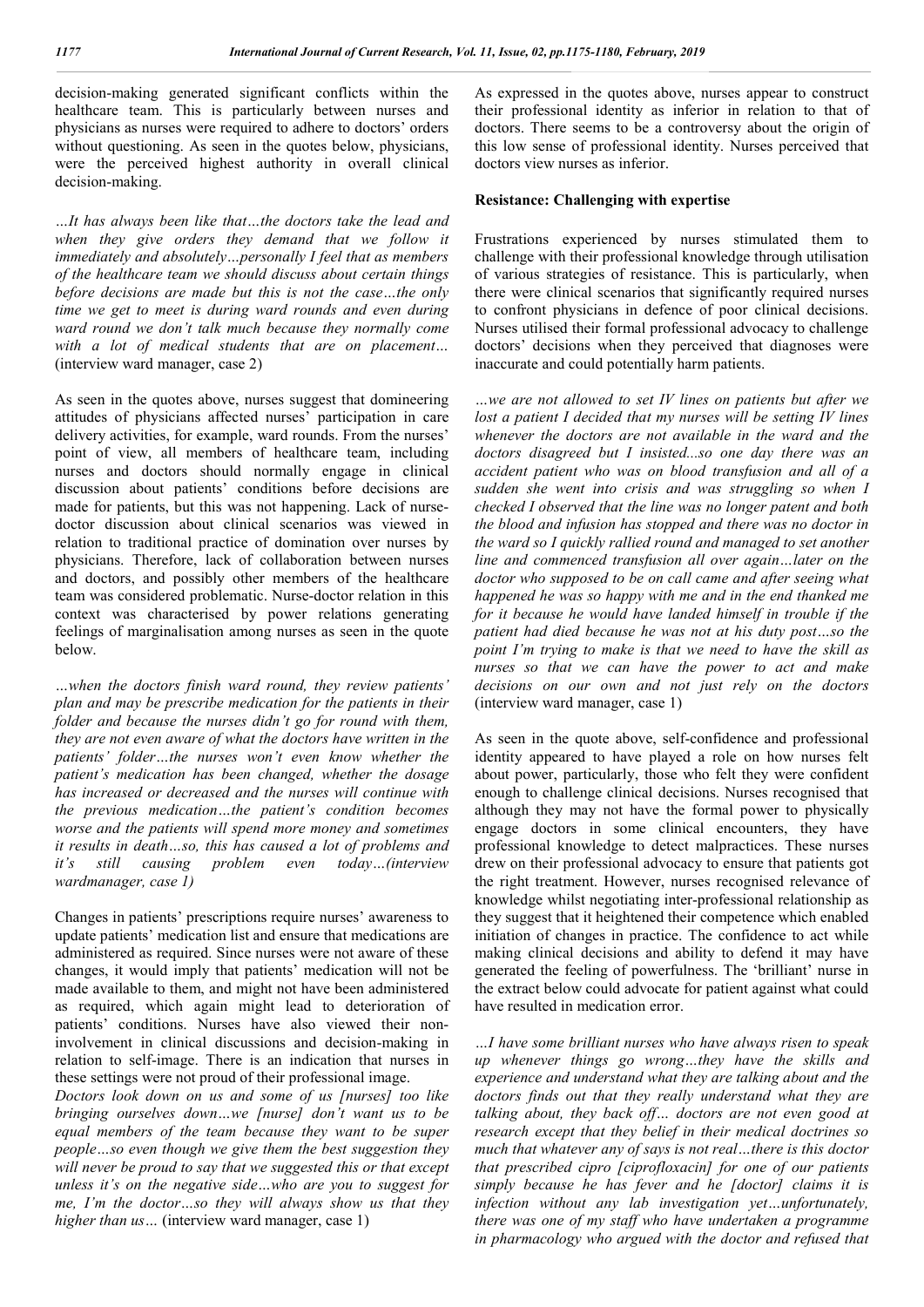*the medication will not be given unless there is a laboratory result and a diagnosis showing that the he [patient] has infection…the doctor simply walked out but came back later with a lab result which was negative for inflection…*  (**interview ward manager, case 1**)

The quote above suggests that nurses are active knowledgeable agents who can resist medical domination in the face of malpractices. Actions of the nurse who has undertaken specialist training in pharmacology as seen above, demonstrates that nurses have relevant expertise necessary to trigger emancipation. By being in regular contact with patients, nurses may have perceived themselves as being in better positions to understand patient problems. Nurses appeared to suggest that the amount of time they spend with patients gives nurses the opportunity to know the likely needs and conditions of patients unlike doctors who occasionally meet them. Spending more time with patients affords nurses the opportunity of studying patients and their potential responses, which might enable uncovering of patients' psychosocial needs. This insider knowledge would inspire the nurse to draw on their personal and informal power to influence clinical decisions where necessary by engaging the doctors in discussions.

### **Possibility of change: implementing practice changes**

Findings suggest that nurses were conscious of practice changes as well as use of sound evidence in guiding practice. Therefore, nurses' perceptions were explored to generate insights into how they construct evidence, EBP and practice change. Nurses commonly perceived that EBP was a way to achieving changes in practice and to ensure patient safety. Generally, nurses framed EBP as utilisation of research evidence, in form of clinical practice guidelines, professional knowledge or expertise and patient choices in determining required care. In both cases, there were indications depicting practice changes as nurses' perceptions suggest that they have made reasonable efforts towards underpinning their practice with sound evidence.

*...we have to keep making changes in our approach no matter how little…the way we attend to patients, you know, those little things are very important and can make a difference for our patients…the assessment that we normally carry out on patients during admission is not enough and can't be enough so what we do is a continuous assessment which in most cases result in other changes in the patients' care plan but whatever adjustment we do the plan depends on what the patient presents…although it normally difficult to keep switching we have recognised that it makes us much more organised now* (**interview ward manager, case 1**)

As seen in the quotes above, minor daily reforms appeared to be the most common changes in this unit. These modifications were mainly targeted at meeting patients' needs but appeared to have been made based on personal interests in delivering evidence-base care rather than wide organisational policy. These ward managers appeared curious about the level of practice changes that they have made, perhaps, due to their desires to improve the quality of care. Further, '*being much more organised now than before and seeing the benefits"* (**interview, ward manager, case 2**) appeared to reinforce the belief about benefits of implementing EBP and all actions applied in implementing change in practice. Achieving positive outcomes might include seeing the benefits, feeling safer, saving time and ensuring that patients are satisfied. The possibility of change appeared to have necessitated the need for nurses to explore different training options available with the intention of achieving certain level of knowledge and expertise required in EBP implementation. As seen in the quotes below, attaining a high level of knowledge and skill would enable nurses to question current practice or confront malpractices, leading to potentially increased visibility within the setting.

*I personally choose to go for workshops to refresh my skills…there should improvement in knowledge and skills so that staff should be able to assess patents and determine the kind of care they need…for instance, nurses should be able assess patients to determine whether they have pressure sore that may require treatment or not, staff should embrace seminars and workshops to improve their knowledge and skills and people should also know what seminars and workshops have added into nursing profession without entering the university…and that's what continuous education unit should do so that continued nursing training will be ensured because there are a lot new trends in nursing but so many nurses are not aware and this can only be noted when nurses start attending seminars and workshops* (interview ward manager, case 1)

Nurses acknowledged that it was crucial to gain additional skills capable of enabling independent planning or initiation of ideas that can foster practice changes. Recently registered nurses were aware that they required additional education and experiences to increase their knowledge base. Changes in practice created opportunities for further education and selfdevelopment. This resonated the nurses' needs to acquire relevant research knowledge and skills that could underpin clinical nursing practice.

## **DISCUSSION**

Findings show that nurses in this context lacked autonomy to drive EBP implementation. Hierarchy and power constituted conditions impeding implementation of knowledge in nursing practice. Inter-professional relationship between nurses and doctors created hierarchies due to existing power structures. There were both explicit and implicit power relations in the inter-professional clinical encounter, generating complex micro-political tensions. Nurses may have conceded to status quo, thereby normalising the existing hierarchy of power in these settings. Foucault (1980) whilst examining normalisation processes defined discursive practice as a way of determining acceptable norms within the organisation. These discursive practices may be constraining to organisational functioning since it can privilege certain groups or individuals (Cheek, 2000). In this study settings, the privileged position of medicine was not challenged to any significant extent as physicians consistently defined evidence that was acceptable for use. Thus, the rights to clinical decision-making was reserved with the physicians. Consequently, nurses were conspicuously deprived of clinical autonomy and were limited in what they could do to change practice. Nursing practices were constantly determined by the medical discourse as physicians dominated daily processes, and in most cases prescribed limits for nurses in their roles. It was a context in which medical supremacy is promoted while downplaying nursing and nurses' interests. Consequently, the professional relationship between nurses and physicians was one that did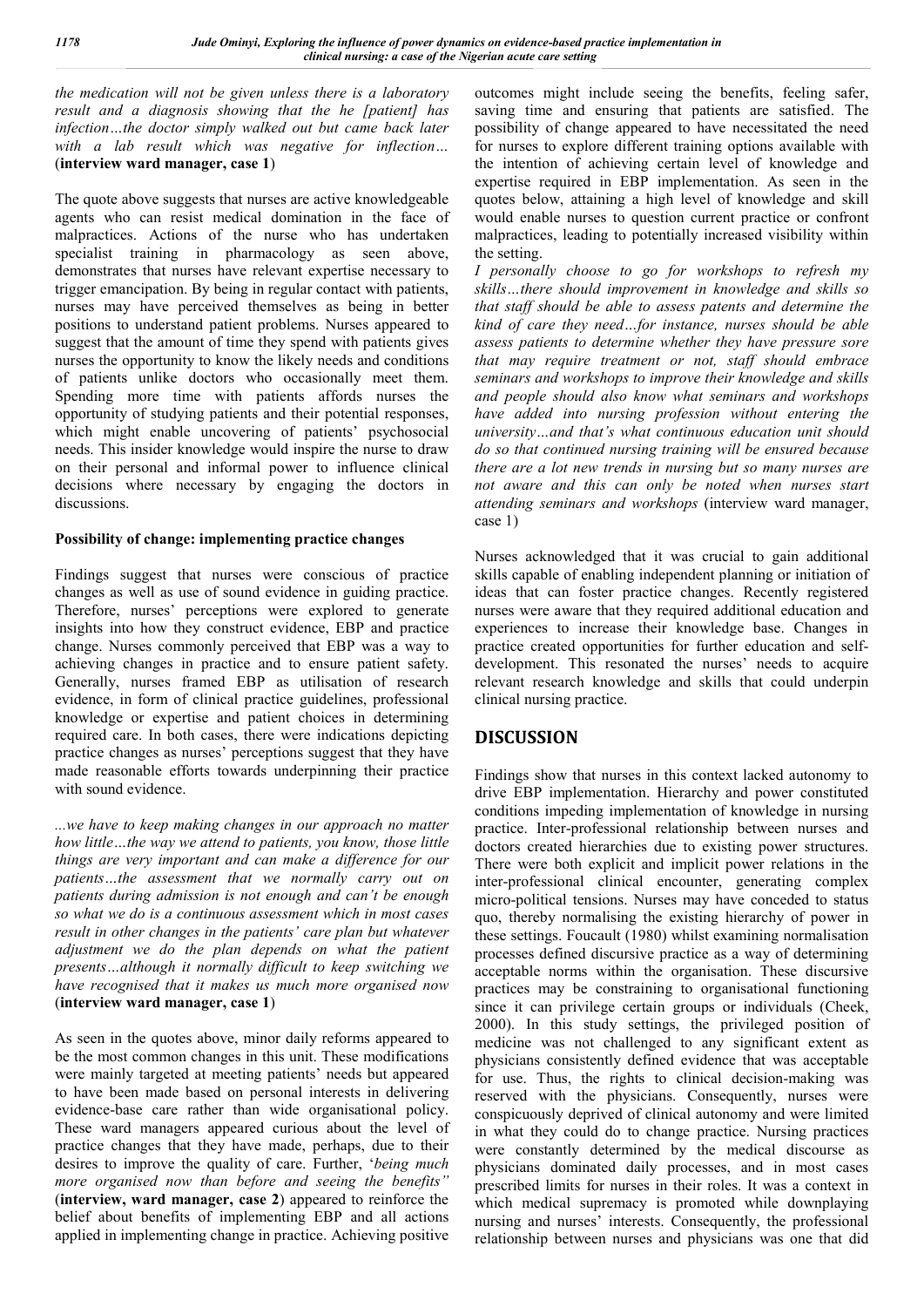not permit exchange and sharing of knowledge rather it created ethical dilemmas for nurses, typifying the counterproductive nature of power and hierarchy. Previous study report that cultures endorsing hierarchy of professions and individualism generate barriers for efficient care as well as patient safety (Leape& Berwick, 2005). Inherently, nurses were made victims of both historically and socially constructed stereotypes. Medical impediment on EBP in nursing has previously been reported as there are indications suggesting that medical professionals may not allow nurses implement practice changes (Cheng *et al.,* 2017; Wilkinson, Nutley, & Davies, 2011).

Nurses were being socialised to develop ideology that normalises nurses' acceptance of medical dominance which has in turn affected nurses' professional identity. Previous study reports that medical professionals derive power from their socio-political position and are afraid of losing it to other professions (Alubo& Hunduh, 2017). Nurses in this context appeared to have been completely deprived of their nursing clinical autonomy. Clinical autonomy is a prerequisite for nurses to be able to implement EBP and utilise research-based knowledge in practice. This would enable nurses to make clinical decisions that are underpinned by not only sound research evidence, but also based on due considerations of patient preferences and nurses' clinical experiences. As seen in the findings, a few nurses challenged with expertise and implemented EBPs. These actions seem to be part of nurses' advocacy aiming to protect patients. In the view of participants, these actions were focused on delivering evidence-based care, thereby establishing an alternative conception of knowledge. However, these were nurses who felt they have the knowledge, skills, and experience to resist or negotiate hierarchical constraints. These nurses made a few evidence-based changes, for example, reduction in the number of times that catheter bags were changed and decrease in the fasting time prior to surgery. Nurses' ability to navigate their ways to deliver evidence-based initiatives demonstrates the productive and resistive possibilities of power. Questioning malpractices demonstrates the possibility of resistance in power relations reflecting the relationship between power and resistance as Foucault's (1978) argued.

*Limitations:* The findings of this study can be considered to have cast light on the impact of power dynamics on EBP implementation in nursing practice. However, this is a small qualitative study which is not intended to achieve generalisability in a quantitative sense. Therefore, findings of this study may be judged in relation to the context of Nigerian acute care setting. It may be a limitation that this study has only explored perspectives of nurses, ward managers, nurse managers and hospital managers, and have not necessarily involved patients and physicians. Involving patients may not have necessarily changed the information as they are not experts in EBP implementation.

#### **Conclusion**

This study makes a unique contribution to a body of nursing knowledge in some areas. As far as I'm aware, there is no existing study investigating the impact of power dynamics on knowledge implementation in nursing practice. This study highlights the complexity surrounding EBP implementation and further adds to the literature around influence of power on knowledge implementation. These findings emphasise roles of,

and interactions among key individuals within practice context further demonstrating the interplay between actors and context. Roles as well as decision-making authority of professionals are crucial in knowledge implementation. Healthcare managers must consider the implications of power dynamics in policy and practice.

#### **Key issues**

- Decision-making power impacts evidence-based practice implementation in nursing
- Limited power diminishes nurses' professional autonomy and leads to unsuccessful implementation of practice changes in nursing
- Power dynamics endorses inter-professional relationships which in turn impedes successful evidence-based practice in nursing
- Resistance can trigger emancipatory behaviours which can create agency for challenging malpractices
- Nurse managers and nurses must be empowered in order to implement evidence-based practice

### **REFERENCES**

- Alubo, O. and Hunduh, V. 2017. Medical dominance and resistance in Nigeria's health care systems. *International Journal of Health Services*, 47, 778-794.
- Cheek, J. 2000. *Postmodern and post structural approaches to nursing research.* Thousand Oaks: SAGE.
- Cheng, L., Broome, M.E., Feng, S. and Hu, Y. 2017. Factors influencing implementation of evidence in Chinese nursing practice. *Journal of Clinical Nursing*. 26, 5103-5112.
- Danaher, G., Schirato, T. and Webb, J. 2002. *Understanding Foucault*. London: SAGE.
- Estabrooks, C. A., Midozdi, W., Cummings, G., &Wallin, L. 2007. Predicting research use in nursing organizations: A multilevel analysis. *Nursing Research.* 56, 7-23
- Foucault, M. 1977. *Discipline and Punish*. *The Birth of the Prison*. London: Penguin.
- Foxcroft, D. R. and Cole, N. 2005. Organisational infrastructures to promote evidence-based nursing practice. *Cochrane Library*. 2000, 3.
- Graham, I. D., Logan, J., Harrison, M. B., Straus, S. E., Tetroe, J., & Caswell, W. 2006. Using the Ottawa Model of Research Use to implement a skin care program. Journal of Nursing Care Quality. 19, 18–24.
- Grove, A., Clarke, A. and Currie, G. 2015. The barriers and facilitators to the implementation of clinical guidance in elective orthopaedic surgery: a qualitative study protocol. *Implementation Science,* 10, 81.
- Hamel, J., Dufour, S., & Fortin, D. 1993. *Case study methods*. Newbury Park: SAGE.
- Heater, V., Becker, A. and Olson, R. 1988. Nursing interventions and patient outcomes: a meta-analysis of studies. *Nursing Research*, 37, 303-307.
- Leape, L.L. and Berwick, D.M. 2005. Five years after To Err Is Human: what have we learned? *JAMA*, 293, 2384-2390.
- Melnyk, B. M., Gallagher-Ford, L., Thomas, B. K., Troseth, M., Wyngarden, K. and Szalacha, L. 2016. A study of chief nurse executives indicates low prioritization of evidencebased practice and shortcomings in hospital performance metrics across the United States. *Worldviews on Evidence-Based Nursing*, 13, 6–14.